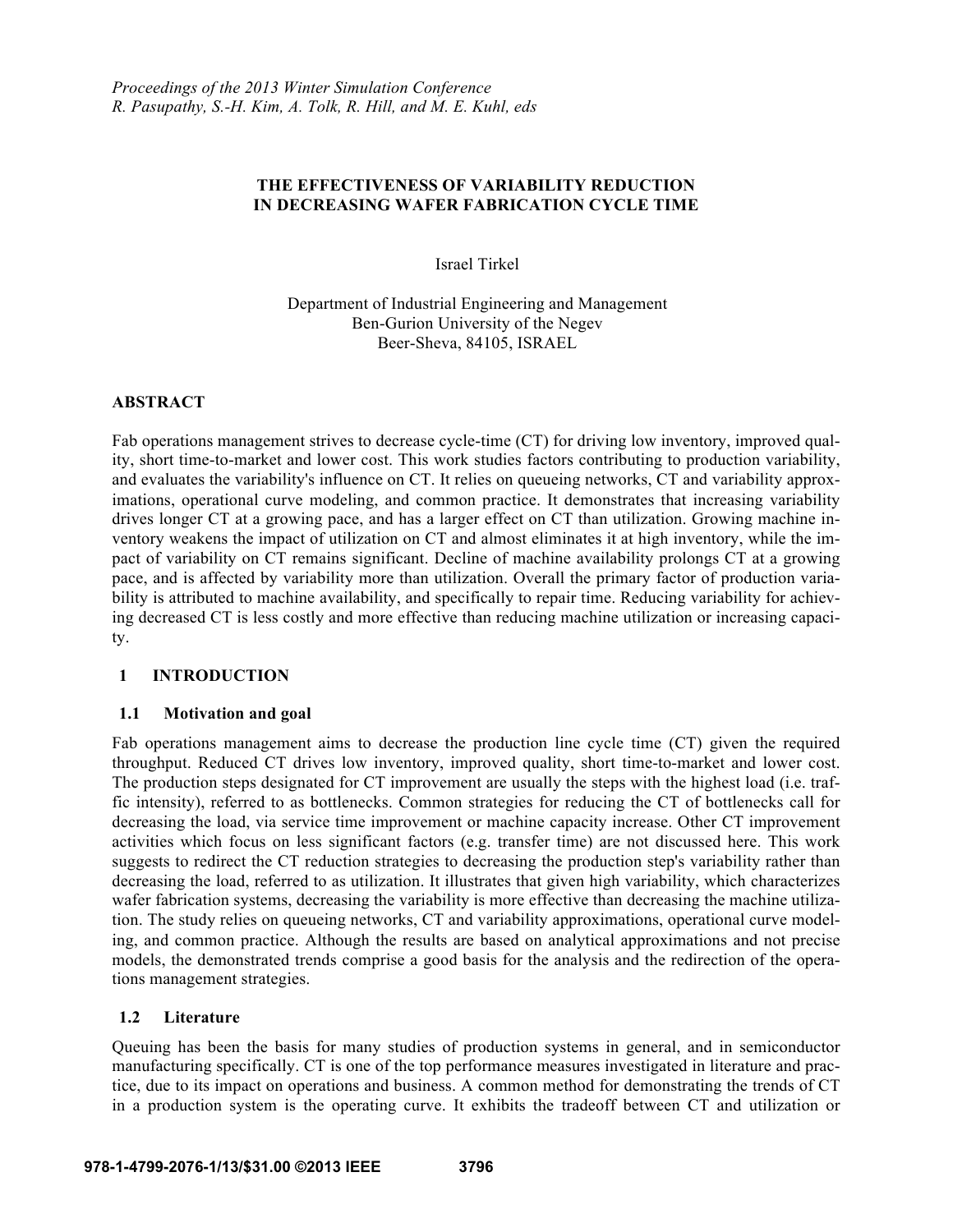throughput, based on queueing (Aurand and Miller 1997, Veeger *et al.* 2010). The simplest illustration of the operating curve relies on an M/M/1 queueing model which shows that CT increases with utilization at a growing pace. It demonstrates the function  $CT = 1/(\mu - \lambda)$ , where CT is the mean CT,  $\lambda$  is the mean arrival rate and  $\mu$  is the mean service rate.

The M/M/1 fundamental model has been extended to various G/G/*m* models, considering general arrival and service distributions and *m* servers, where  $m \ge 1$  and an integer. The extended models approximate the mean CT using the coefficient of variation (CV), defined by the ratio between the standard deviation and the mean, of the inter-arrival time and the service time. The CV substitutes the use of specific distributions by representing their variability. Further generalized and more complex models consider, in addition, partial machine availability (i.e. less than 100%) and approximate the mean CT using expressions for availability  $(A)$ , repair time duration, and repair time CV.

The first study of a G/G/1 model using CV's of inter-arrival and service times was presented by Kingman (1961). It was followed by the G/G/1 studies of Shanthikumar and Buzacott (1980), and Whitt (1983). Extended approximation to more than a single server G/G/*m* model was developed by Sakasegawa (1977), and followed by Whitt (1993), and Buzacott and Shanthikumar (1993). Hopp and Spearman (2001) presented comprehensive G/G/*m* approximations, including a model with partial machine availability. Based on their model Morrison and Martin (2007) investigated various cases of specific processing types (e.g. parallelism, idle with work). See Table 1 for the models comparison.

| $\overline{A}$ | $\mathfrak{m}$ | Kingman<br>(1961) | Whitt<br>(1993) | Shanthikumar<br>and Buzacott | Hopp and<br>Spearman | Morrison<br>and Martin |
|----------------|----------------|-------------------|-----------------|------------------------------|----------------------|------------------------|
|                |                |                   |                 | (1993)                       | (2001)               | (2007)                 |
| 100%           |                |                   |                 |                              |                      |                        |
|                |                |                   |                 |                              |                      |                        |
| $< 100\%$      |                |                   |                 |                              |                      |                        |
|                |                |                   |                 |                              |                      |                        |

Table 1: CT approximation models.

Wafer fabrication is a complex manufacturing system subject to high variability which significantly affects CT. The variability in the production system is generated by numerous components considered in this work. The analysis presented relies on G/G/*m* queueing models with repair time, based on Hopp and Spearman (2001) and supported by Morrison and Martin (2007). The generalized CT approximations include inter-arrival time variability, service time variability, more than a single machine, partial availability, and repair time variability. The work challenges the claim that "utilization has a more dramatic effect on CT than variability" (Hopp and Spearman 2001). It demonstrates the significant effect of variability on CT, and indicates it can exceed the effect of utilization. It also explains how reducing CT by decreasing variability is more effective than by decreasing utilization.

The rest of this work is organized as follows. The production model is described in Section 2, the variability and CT queueing approximations are presented in Section 3, the CT reduction results and analysis using operating curves is explained in Section 4, and the summary and concluding remarks in Section 5.

### **2 PRODUCTION MODEL**

#### **2.1 Production system**

The wafer fabrication line modeled in this work is based on a queueing network in tandem. Figure 1 illustrates a production system with  $N$  steps,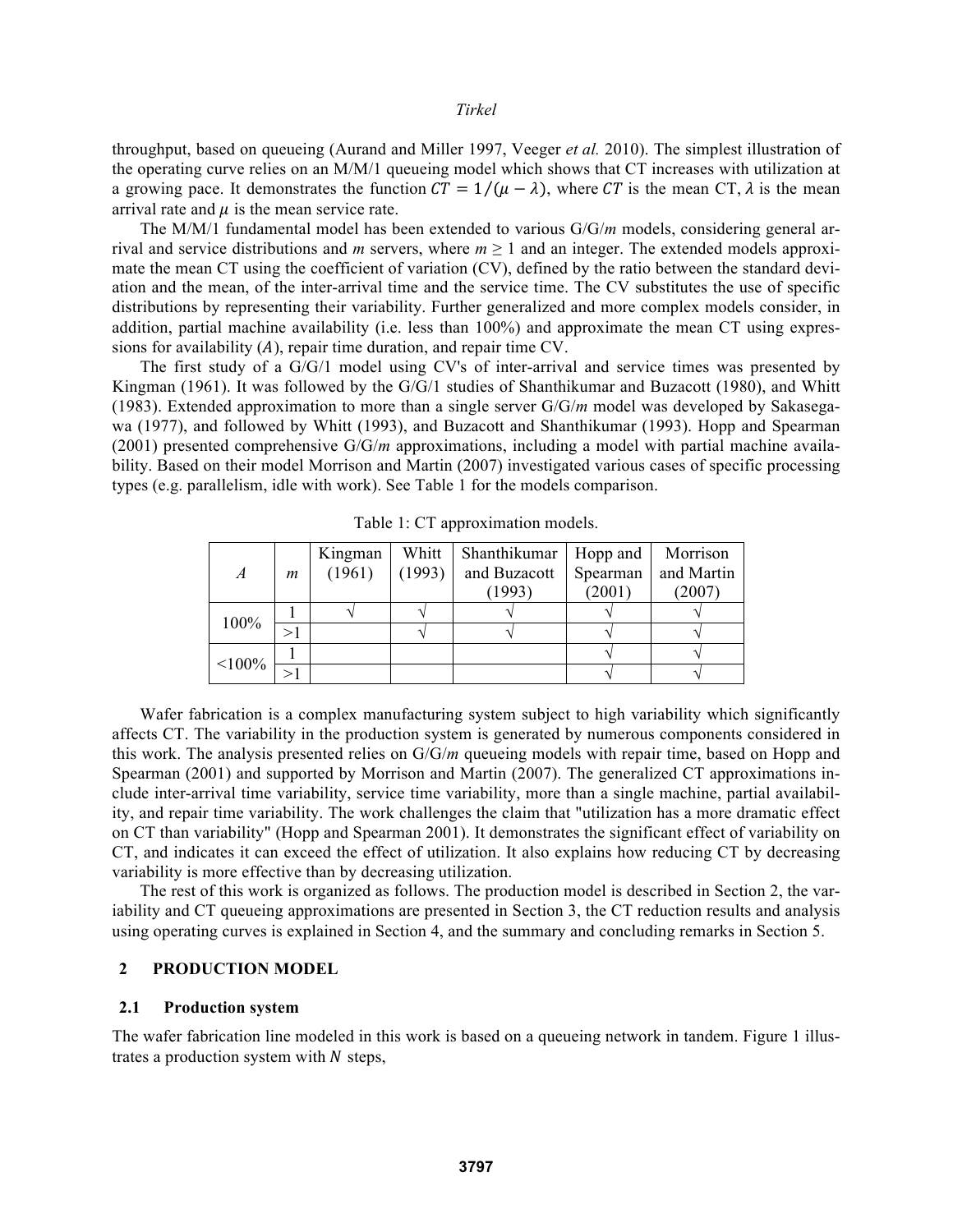*Tirkel*



where,

 $\lambda$  is the mean arrival rate to the system [items/time-unit],  $\mu_i$  is the mean service rate in *Step i* [items/time-unit],

### **2.2 Machine utilization**

Machine utilization  $(u)$  is the proportion of time a machine is busy (i.e. processing). Literature and practice use two definitions for utilization. The first, considers the proportion of the time busy and the total time, such that  $u = \lambda/\mu$ , and  $u = \lambda/(\mu m)$  for more than a single machine. This definition is adequate, for example, in economic models which consider the utilization of a machine capital cost. The second, considers the proportion of time busy and the time the machine is available for production, such that  $u = \lambda/(\mu Am)$ . This definition is adequate, for example, in production models which consider the traffic intensity of a machine. Clearly, when  $A = 100\%$  both definitions are identical. This work applies the latter definition.

### **2.3 Machine availability**

Machine availability is the proportion of time a machine is available for running production. It is defined by  $A = f/(f + r)$ , where f is the mean time to failure (MTTF) or the operating time, and r is the mean time to repair (MTTR) or the repair time. The availability increases with prolonged operating time or reduced repair time. The variability of the availability depends on the durations and variability of each, the MTTF and the MTTR. Lower availability generates higher variability in the production system. Higher variability, of the operating time or the repair time, consequently also increases the system's variability and prolongs the mean CT. This work considers the variability generated by the machine availability due to two factors: (1) the availability – change of the repair time duration given the operating time; longer repair time will reduce the availability and generate higher variability, and (2) the repair time variability – change of the repair time variability given the repair time duration; higher repair time variability will generate higher variability in the production system.

#### **2.4 Cycle Time**

The mean CT of *k* items (indexed  $j=1, 2, ..., k$ ) in any single *Step i* is defined by,

$$
CT_i = \frac{1}{k} \sum_{j=1}^{k} CT_{ij} = \frac{1}{k} \sum_{j=1}^{k} (CompleteTime_{i,j} - StartTime_{i,j})
$$
  
where,  
StartTime<sub>1,j</sub> = 0 and StartTime<sub>i,j</sub> = CompleteTime<sub>i-1,j</sub>.

The mean CT of  $N$  steps in a production line is defined as the sum of the individual steps mean CT, such that  $CT = \sum_{i=1}^{N} CT_i$ . The major CT components in any step include waiting-in-line time, service time and additional times (e.g. transfer time, set-up time, waiting for batch time). The transfer time depends on the material handling system, it is usually short and disregarded here. The set-up time is assumed to be included in the service time. The waiting for batch time is disregarded due to its low frequency in the production line. Figure 2 illustrates the significant CT components considered in this work.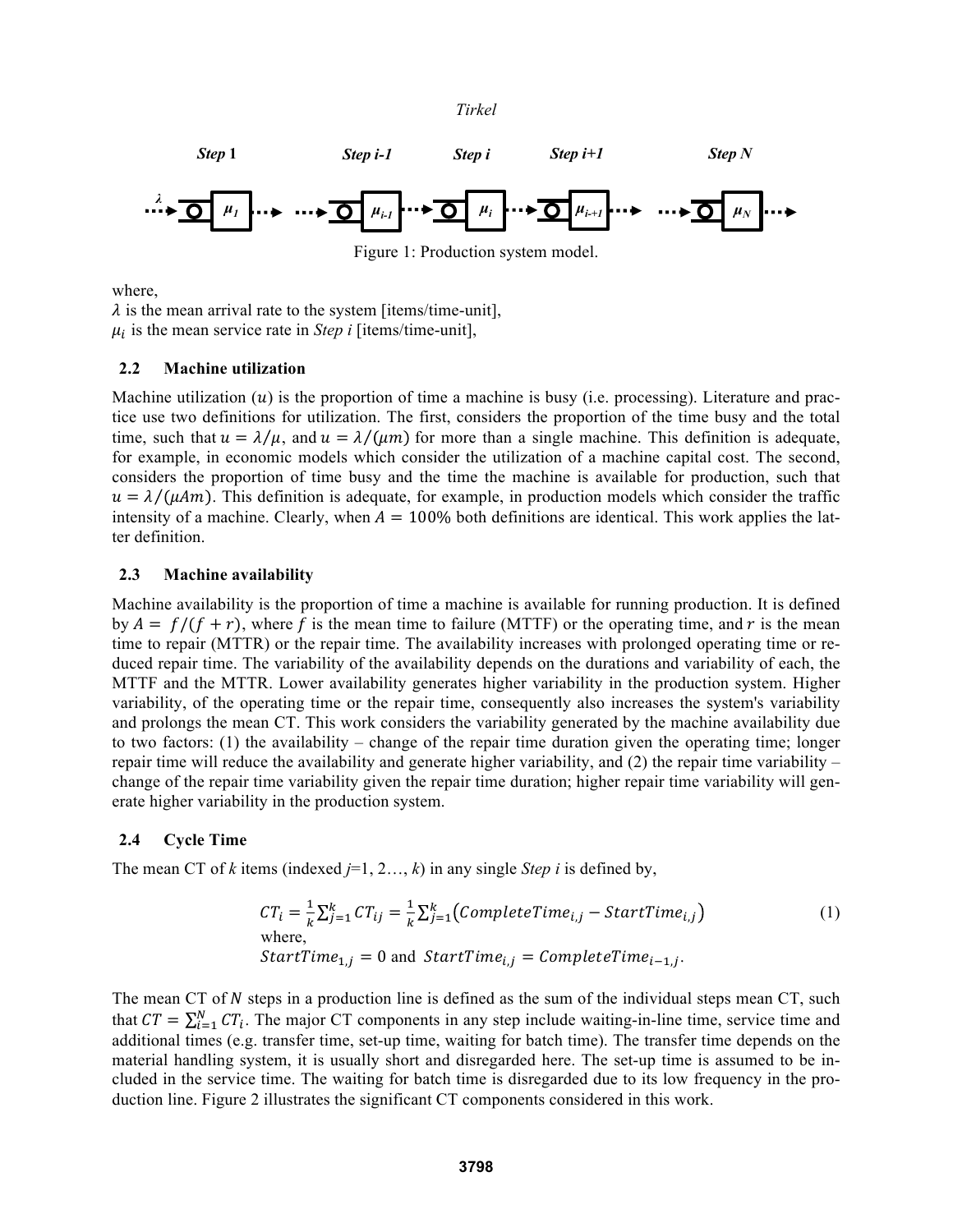

Figure 2: CT major components breakdown.

The waiting-in-line time is an unproductive time that extends CT. Longer CT prolongs time-to-market, generates excess work-in-process, drives lower quality and incurs extra costs. The X-Factor is a measure of performance [scalar] indicating the relative extent of the CT. It is defined as the ratio between the CT and the service time, where X-Factor  $\geq 1$ . Higher X-Factor indicates poorer performance. In the operating curves illustrated in Section 4, the service time is 1 time-unit and the mean CT demonstrated also reflects the X-Factor.

#### **3 VARIABILITY AND CT APPROXIMATIONS**

### **3.1 Variability**

Due to the complexity of semiconductor manufacturing, there are numerous factors impacting the variability of the production system, such as: machine performance, process technology, delivery schedule, material handling and logistic systems. This study considers the variability of the inter-arrival time, service time, inter-departure time, availability and repair time. The various CV's are defined as follows:

- $Ca<sub>i</sub>$  is the CV of the inter-arrival time of Step i,
- $Cs_i$  is the CV of the service time of Step i,
- $Cd<sub>i</sub>$  is the CV of the departure time of Step i, and
- Cr<sub>i</sub> is the CV of the repair time of Step i.

The CV of the inter-arrival time of the first step is very low  $(Ca_1 \rightarrow 0)$ , since it is externally controlled. The inter-departure time CV of *Step i*, is approximated (Whitt 1983) in the case of a single server by,

$$
Cd_i^2 = u_i^2Cs_i^2 + (1 - u_i^2)Ca_i^2
$$
 (2)

At very high utilization ( $u \to 1$ ),  $Cd_i$  converges to  $Cs_i$ . At very low utilization ( $u \to 0$ ),  $Cd_i$  converges to  $Ca_i$ . Overall, the upper bound of  $Cs_i$  in a tandem queuing network is the  $Maximum\{Cs_i\}$ ,  $\forall i = 1, 2, ... N$ . Consequently, the inter-departure times and the inter-arrival times CV's are similarly bounded. In a case where all  $Cs_i$  are equal, all  $Ca_i$  will be equal as well (except at the first steps where is  $Ca_i$  is lower), such that  $Ca_i = Cs_i$ ,  $\forall i = 2,3,...N$ , where  $u \rightarrow 1$ . For practicality, the illustrations in Section 4 assumes the inter-arrival and service times CV's are equal. The case of numerous servers ( $m \ge 1$ ) is approximated by,

$$
C{d_i}^2 = 1 + (1 - {u_i}^2)(Ca_i{}^2 - 1) + \frac{{u_i}^2}{\sqrt{m_i}}(Cs_i{}^2 - 1)
$$
\n(3)

Here, the upper bound of  $Cs_i$  is identical to the single server case. The inter-departure and the inter-arrival times CV's are upper bounded by  $(1 + (Cs_i^2 - 1)/\sqrt{m_i})^{1/2}$  which less than  $Cs_i$ . Thus, the above upper bounds still hold for the general case  $(m_i = 1,2, \ldots)$ .

Hopp and Spearman (2001) categories the levels of variability as follows: Low variability – CV less than  $0.75$ ,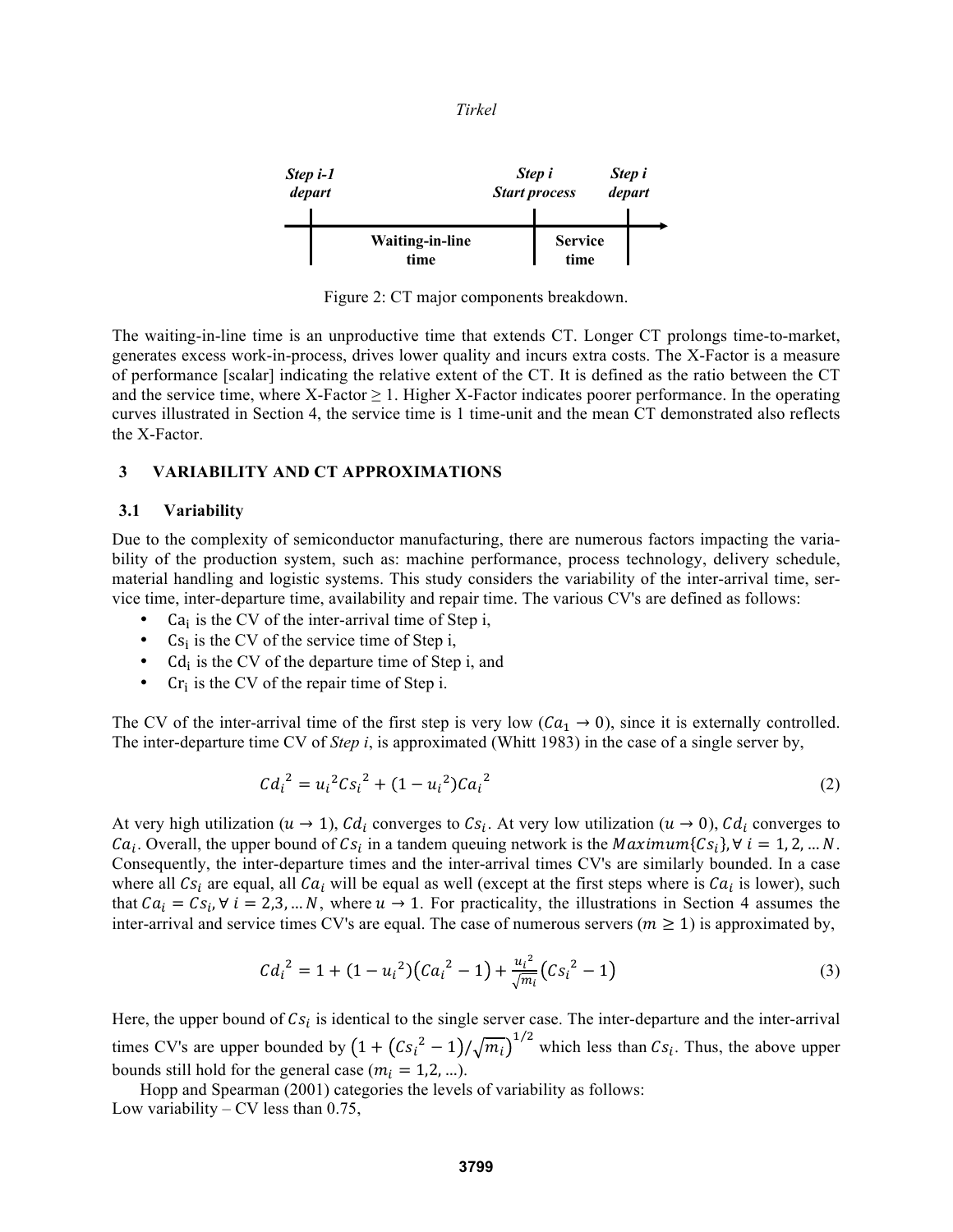Medium variability – CV between 0.75 and 1.33, and

High variability –  $CV$  more than 1.33.

Various studies (Rose *et al.* 2000, Jacobs *et al.* 2003, Akhavan-Tabatabaei *et al.* 2009) consider wafer fabrication variability to range from 0.75 through 3.74. Consequently and based on our experience, the analysis in Section 4 considers CV's range from 0.5 through 3.5.

### **3.2 Queueing approximations**

Based on Kingman (1961), Sakasegawa (1977), and Whitt (1983), the mean CT approximation in a G/G/*m* queueing system, excluding the effect of availability, is expressed as follows,

$$
CT = \frac{1}{\mu} + \left(\frac{C_a^2 + C_s^2}{2}\right) \left(\frac{u^{\sqrt{2(m+1)} - 1}}{m(1 - u)}\right) \frac{1}{\mu}
$$
(4)

Hopp and Spearman (2001) considered the effect of partial machine availability in their CT approximation by defining the effective service time as follows by,  $t_e = 1/\mu A$ . Consequently, the effective mean service rate can be expressed by  $\mu_e = m\mu A$ . The CV of the effective service time is expressed as follows,

$$
C_e^2 = C_s^2 + (1 + C_r^2)A(1 - A)r\mu
$$
\n(5)

Based on equation (4) and Hopp and Spearman's (2001), the mean CT approximation in a G/G/*m* queueing system with partial availability is expressed as follows,

$$
CT = \frac{1}{\mu A} + \left(\frac{C_d^2 + C_e^2}{2}\right) \left(\frac{u^{\sqrt{2(m+1)}-1}}{m(1-u)}\right) \frac{1}{\mu A}
$$
(6)

Morrison and Martin (2007) approximations exhibit similar trends to Hopp and Spearman (2001). The latter is used as the basis for the results and analysis in the rest of this work.

## **4 RESULTS AND ANALYSIS**

### **4.1 CT reduction approach**

The two major approaches considered for CT reduction are:

- 1. Reducing utilization by either (a) decreasing throughput, (b) increasing capacity, or (c) increasing availability; in all options, the working point will stay on the same operating curve (e.g. sloped dotted arrow in Figure 3).
- 2. Reducing variability of either (a) availability, (b) repair time, or (c) service time; in all options, the working point will move downward from one operating curve to the next (e.g. vertical dotted in Figure 3).

Hopp and Spearman (2001) claim that the two contributors to CT are utilization and variability, of which utilization has the most dramatic effect. This work shows that in the semiconductor industry variability has frequently a greater effect on CT than utilization. Moreover, it is usually more effective to decrease variability for reducing CT. The purpose of this work is to study the impact of variability and utilization reduction on mean CT. Higher utilization drives prolonged CT at a growing pace, given constant variability. Also, higher variability drives prolonged CT at a growing pace, given constant utilization. Reducing the variability will enable CT reduction or utilization increase, given fixed capacity  $(\mu)$ . The motivation for this work stems from the need to study the impact of variability on CT reduction, and to com-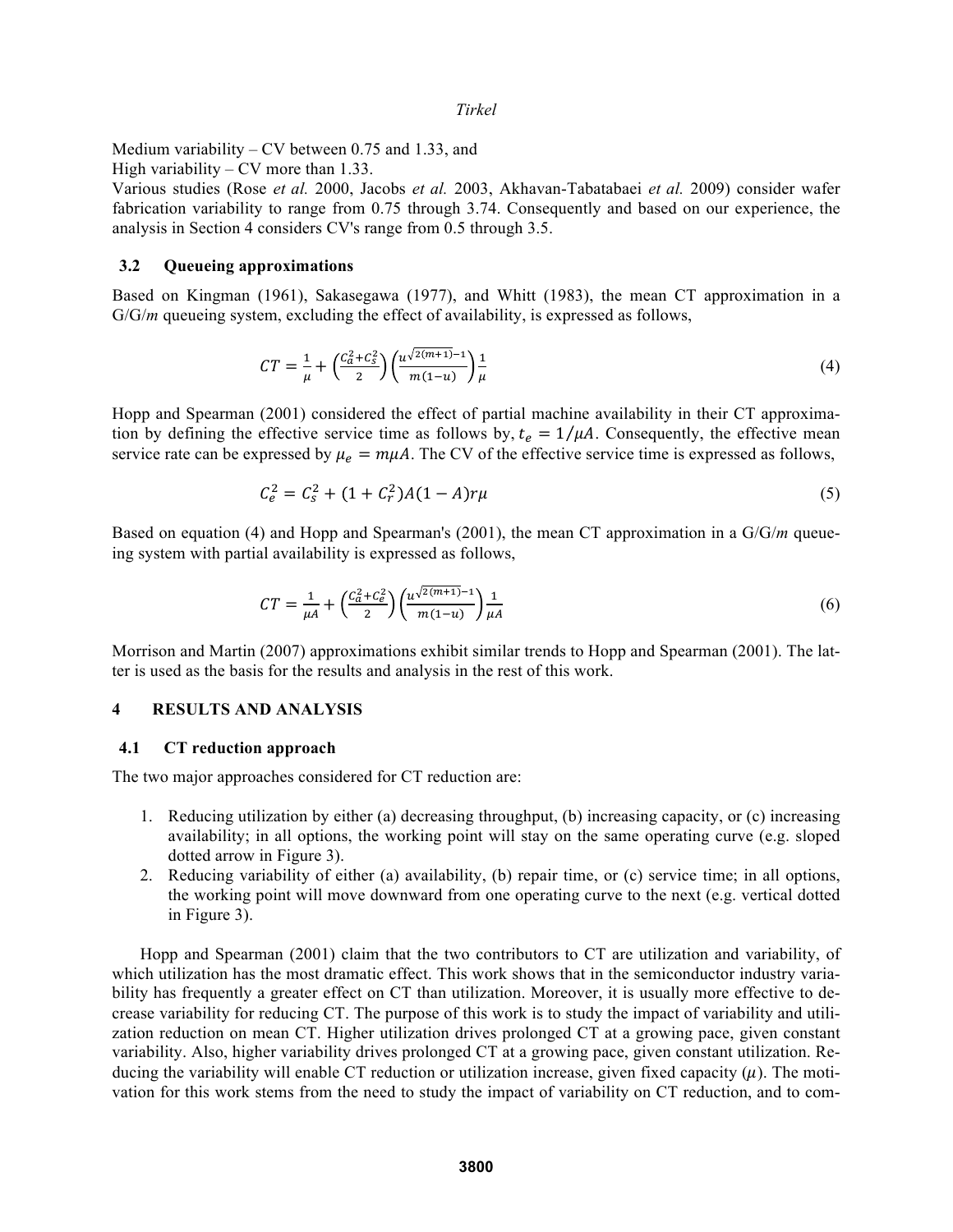pare the impact of variability versus the impact of utilization on CT reduction. The cost of CT reduction associated with decreasing utilization is usually very high. The cost of CT reduction associated with decreasing variability is frequently significantly lower and thus more effective.

### **4.2 Utilization versus variability effect on CT**

Figure 3 illustrates operating curves of mean CT versus utilization based on equation (6), for G/G/1 at various variability levels and 100% availability. It exhibits that CT increases with utilization at a growing pace. Also that CT increases with variability at a growing pace, demonstrated by the increasing distance between consecutive curves. It is shown that variability has a larger effect on CT than utilization, using the following example (dotted arrows): Mean CT decrease from 30.0 to 13.0 is enabled by utilization reduction from 70% to 32% (by 54%) or CV reduction from 3.0 to 2.0 (by only 33%). Furthermore, reducing CT to less than 9.0 is feasible by only decreasing variability but isn't by only decreasing utilization. Higher effect of utilization on CT is reflected only where utilization exceeds 90%, at very low variability or at very high unrealistic CT, which do not reflect semiconductor manufacturing environment.



Figure 3: Utilization and variability impact on CT in G/G/1 with 100% availability.

Figure 4 illustrates operating curves of mean CT versus utilization based on equation (6), for G/G/10 at various variability levels and 100% availability. It exhibits that through 80% utilization, the curves are almost flat reflecting no effect of utilization on CT but only the effect of variability. Where utilization is above 80%, the trends are similar to Figure 3. Clearly, higher  $m$  extends the flatness of the curves.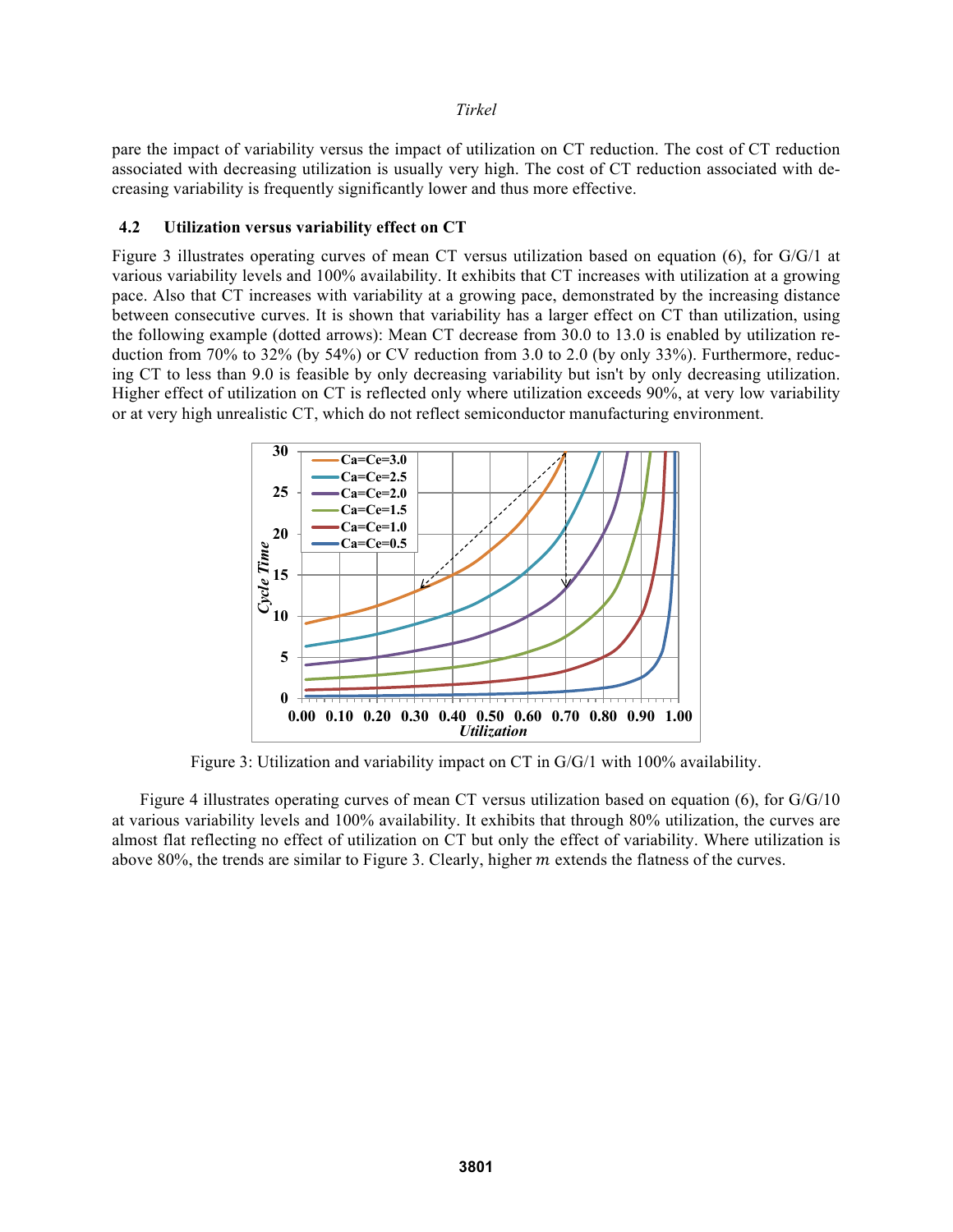

Figure 4: Utilization and variability impact on CT in G/G/10 with 100% availability.

Figure 5 illustrates operating curves of mean CT versus utilization based on equation (6), for G/G/1 at various variability levels and 90% availability. A is kept fixed at 90%,  $Cr$  is kept fixed at zero (no repair time variability), and  $Cs$  is reduced in order to generate identical  $Ce$  values to Figures 3 and 4. It exhibits that CT increases with utilization and with variability at a faster pace than in Figure 3. The effect on CT is illustrated using the following example (dotted arrows): CT decrease from 30.0 to 13.0 is enabled by utilization reduction from 67% to 25% (by 63%) or CV reduction from 3.0 to 2.0 (by only 33%). The effect of variability versus utilization on CT is larger here, and will grow further with lower availability (since CT curves grow higher with reduced availability).



Figure 5: Utilization and variability impact on CT in G/G/1 with 90% availability.

# **4.3 Factors effecting variability**

Figure 6 illustrates *Ce* based on equation (5) in  $G/G/1$ . *Cs* is kept at zero since its impact on *Ce* is linear, adding no value in this analysis. Also, the availability is kept constant at  $80\%$ . Ce grows with increasing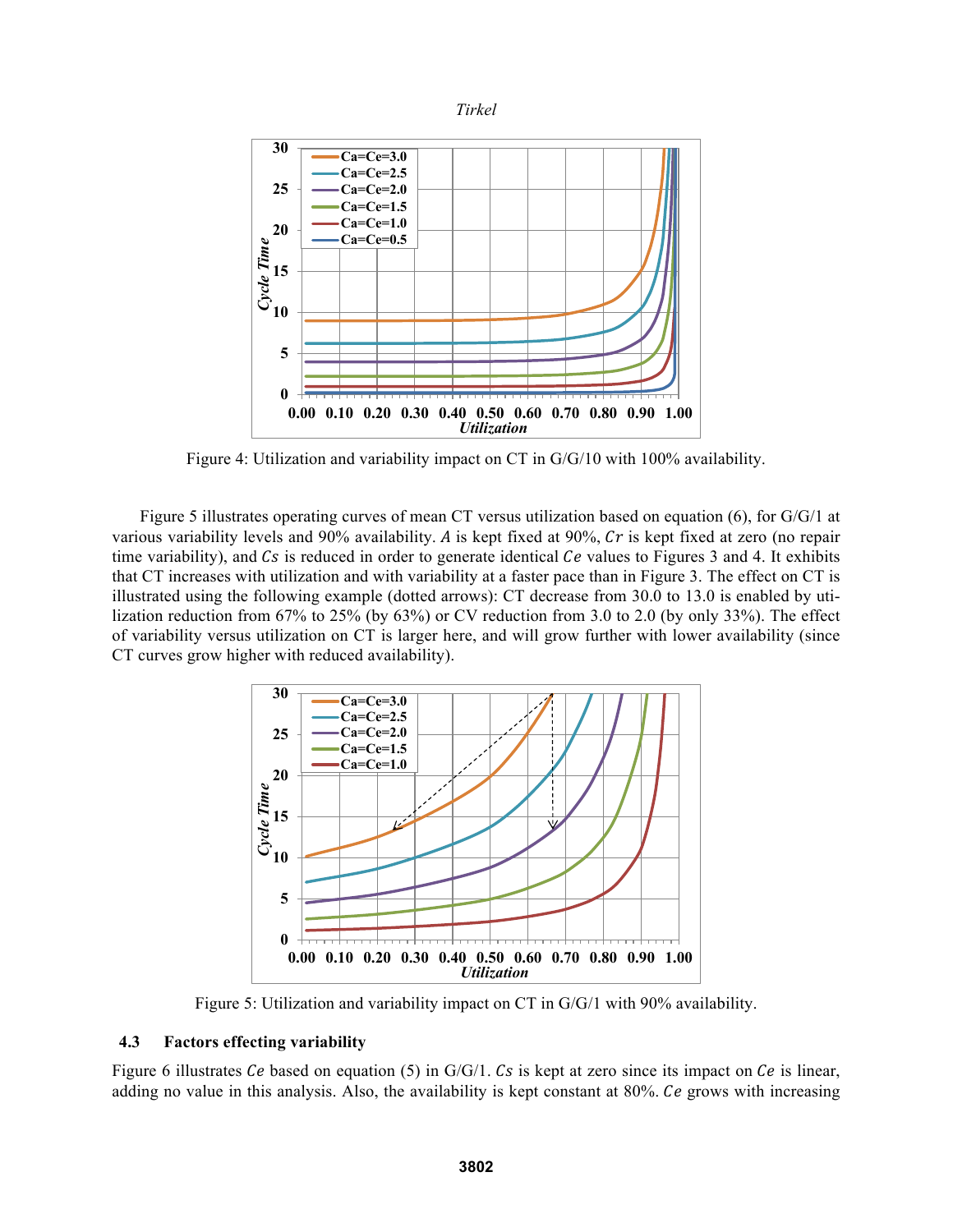repair time variability.  $Ce$  also grows with increasing repair time, although the availability stays constant. As illustrated above, higher variability increases CT and reduces the relative impact of utilization on CT.



Figure 6: *Ce* as a function of repair time and  $Cr$ , constant availability at 80%.

The following example demonstrates the impact of decreasing variability via repair time on the mean CT. Based on Figure 6, assume that:  $A = 80\%$ ,  $u = 90\%$  and  $Cr = 1.0$  (e.g. exponential). Assume the repair time is reduced from 16 to 8 time-units. As a result, the  $Ce$  is decreased from 2.26 to 1.60. Consequently, the CT is reduced from 38.25 to 22.25 which is a 42% reduction. The example exhibits that mean CT can be significantly reduced with no utilization increase. This is just by introducing shorter (by half) and more frequent (double) downtimes (i.e. separating maintenance into a few time segments).

### **4.4 Variability reduction**

Based on Section 3.1, the variability in wafer fabrication is high and generated due to the service versus the arrival process. Based on equation (5) and Section 4.3, the sources of effective service time variability are the service time, the availability and the repair time. The service time variability is not necessarily high since the processing time is usually automated and its variability is generated due to causes such as wafer lot size (Morrison and Martin 2007). However, the impact of availability and repair time variability are significant. Lower variability can be obtained by reducing the repair time (e.g. Section 4.3 example). Also, by reducing the variability of the repair time, for example, via increasing the readiness for maintenance (e.g. labor, spares inventory). Thus, slight increase in the cost of maintenance can significantly reduce the variability of machine availability and consequently reduce the mean CT. This is versus increasing the utilization by reducing throughput or acquiring additional machine capacity which incurs higher costs. This work aims to analyze and compare the effectiveness of each CT reduction strategy, although the mechanisms for variability reduction are not always as apparent as for capacity increase.

## **5 SUMMARY AND CONCLUSIONS**

This work presented a CT reduction approach based on operating curves and queueing approximations. The generalized mean CT models referenced included the impact of inter-arrival time variability, service time variability, machine inventory, partial availability, and repair time variability. This work challenged the claim "that utilization has a more dramatic effect on CT than variability" (Hopp and Spearman 2001) and suggested an alternate strategy for CT reduction based on decreasing variability.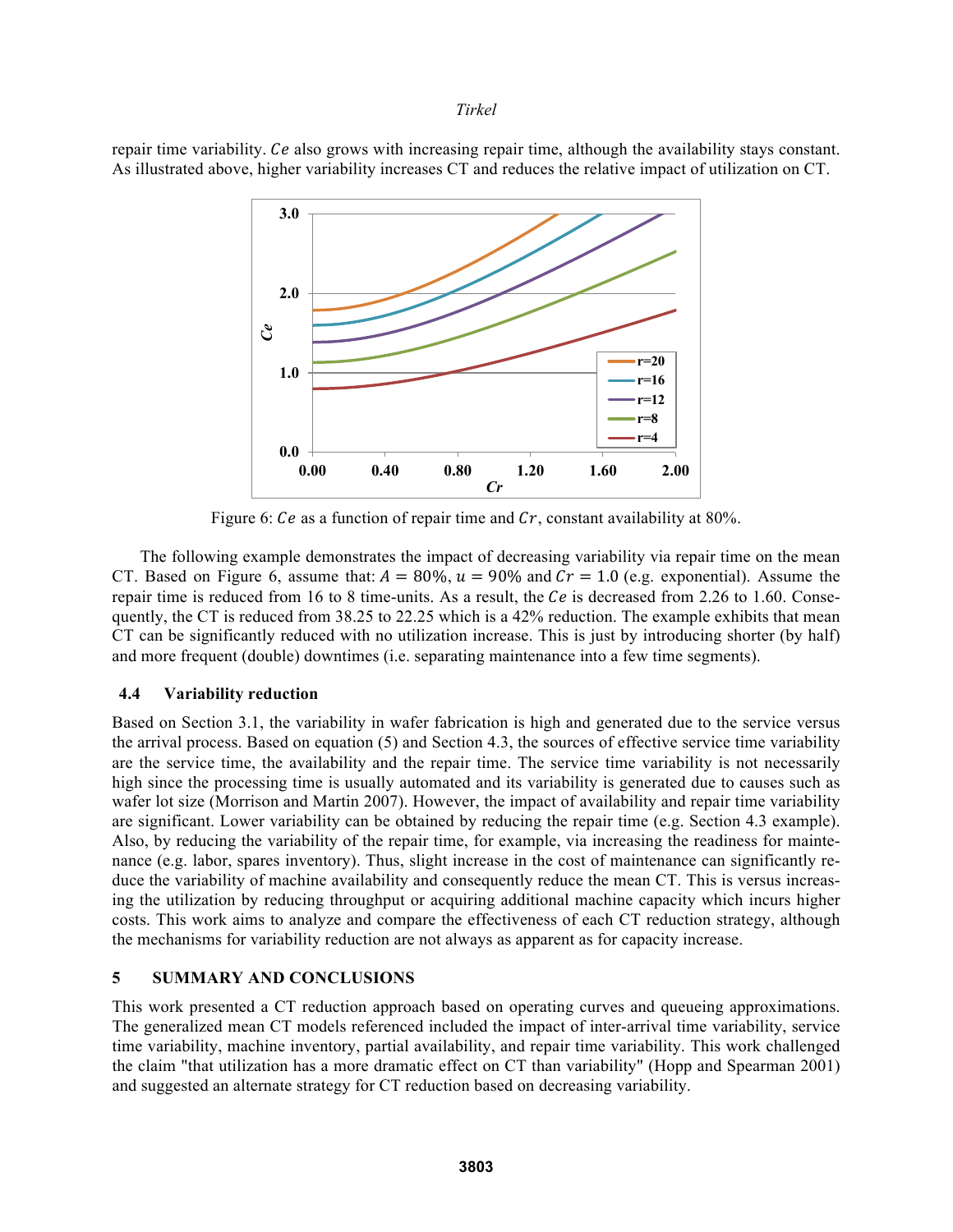It exhibited the significant effect of variability on CT, and indicated it can exceed the effect of utilization in wafer fabrication. Furthermore, it explained that decreasing CT by reducing variability can be more effective than by reducing utilization. The conclusions reflect that variability has higher effect on CT than utilization at high variability environment relevant to semiconductors manufacturing. This effect grows stronger with higher machine inventory and lower availability. The effect of utilization on CT is higher at low variability levels and at very high utilization, not reflecting wafer fabrication environment. Finally, the purpose of this work was to redirect strategies aimed to decrease CT by focusing on reducing variability, rather than reducing the production step's utilization.

## **REFERENCES**

- Akhavan-Tabatabaei R., Ding S., Shanthikumar J.G., 2009. A Method for Cycle Time Estimation of Semiconductors Manufacturing Toolsets with Correlations. *Proceedings of the Winter Simulation Conference* 1719-1729.
- Aurand S.S., Miller P.J. 1997. The Operating Curve: A Method to Measure and Benchmark Manufacturing Line Productivity. Advanced Semiconductor Manufacturing Conference.
- Buzacott J.A., Shanthikumar J.G. 1993. Stochastic Models of Manufacturing Systems. Prentice Hall, New-Jersey.
- Hopp W.J., Spearman M.L. 2001. Factory physics. McGraw-Hill, Boston.
- Jacobs J.H., Etman L.F.P., Campen E.J.J. van, Rooda J.E. 2003. Characterization of Operational Time Variability Using Effective Process Times. *IEEE Transactions on Semiconductor Manufacturing* 16(3): 352-362.
- Kingman J.F.C. 1961. The Single Server Queue in Heavy Traffic. *Proceedings of the Cambridge Philosophical Society* 57: 902-904.
- Morrison J.R., Martin D.P. 2007. Practical Extensions to Cycle Time Approximations for the G/G/mqueue with Applications. *IEEE Transactions on Automation Science and Engineering* 4(4): 523–532.
- Rose O., Duemmler M., Schoemig A. 2010. On the Validity of Approximation Formulae for Machine Downtimes. Research Report Series, Institute of Computer Science at the University of Würzburg, Germany, Report no. 250.
- Sakasegawa H. 1977. An Approximation Formula Lq=αβ(1-p). *Annals of the Institute for Statistical Mathematics* 29: 67–75.
- Shanthikumar J.G., Buzacott J.A. 1980. On the Approximations to the Single Server Queue. *International Journal of Production Research* 18(6): 761-773.
- Veeger L.F.P., Etman J.V.H., Rooda J.E. 2010. Generating Cycle Time-Throughput Curves Using Effective Process Time Based Aggregate Modeling. *IEEE Transactions on Semiconductor Manufacturing* 23(4): 517-526.
- Whitt W. 1983. The Queueing Network Analyzer. *Bell System Technology Journal* 62(9): 2779-2815.
- Whitt W. 1993. Approximating the GI/G/m queue. *Production and Operations Management* 2(2): 114- 161.

### **AUTHOR BIOGRAPHY**

**ISRAEL TIRKEL** is a faculty researcher-lecturer in the department of Industrial Engineering and Management at Ben-Gurion University of the Negev, Israel. He has worked for Intel Corporation, in Israel and the USA, for twenty-three years in senior management positions of Fab Operations and Program Management. He received his B.Sc. with distinction at 1983, M.Sc. with distinction at 2009, and Ph.D. at 2011 in Industrial Engineering and Management, from Ben-Gurion University of the Negev. His areas of specialization are production and operations analysis and management, and project management, which he formerly practiced and is now investigating and lecturing. His prior research include work in coopera-